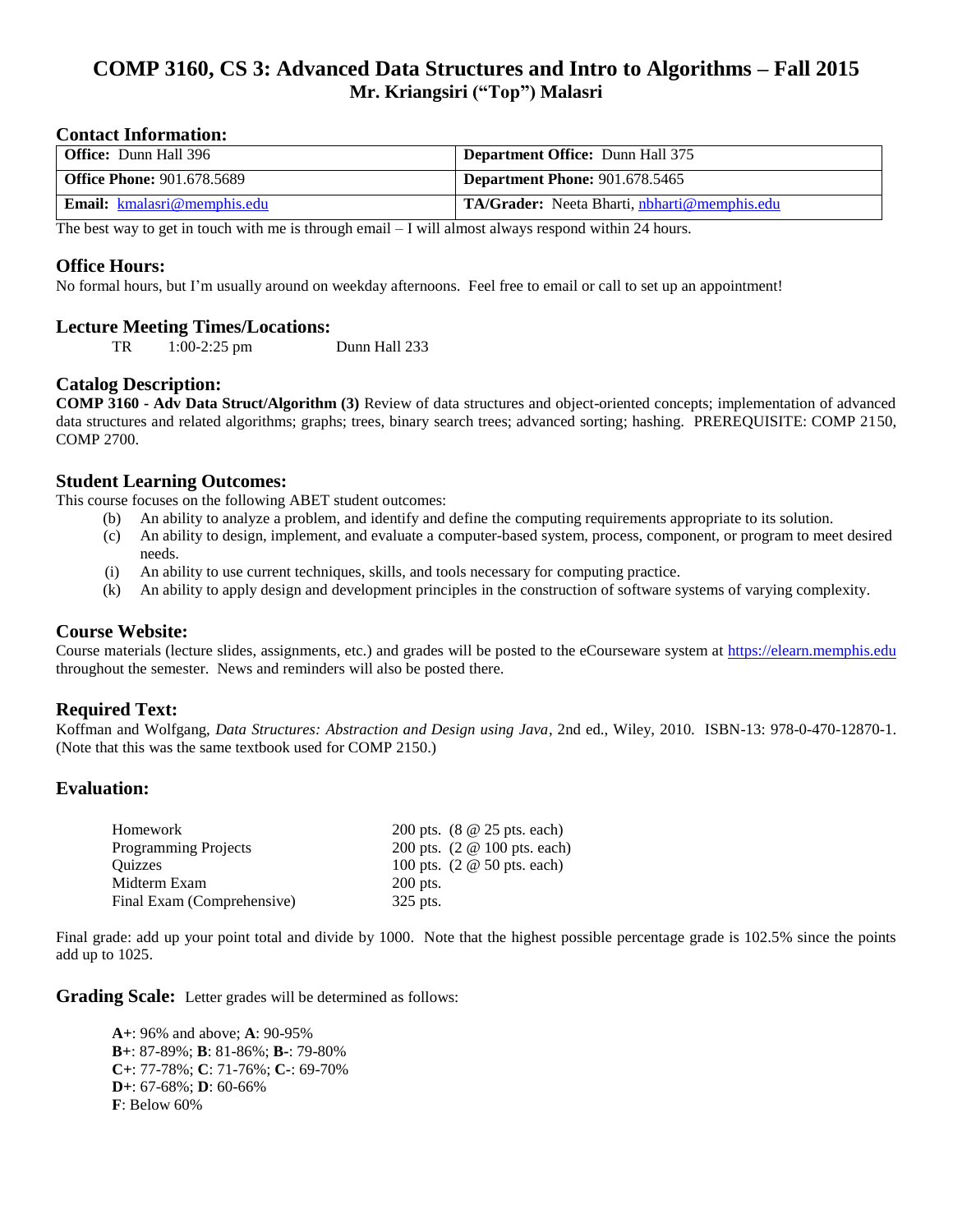### **Attendance:**

Attendance doesn't officially count towards your final grade, but it's crucial that you attend class regularly to get the most from the material! If you do miss class, it is your responsibility to make sure that you are keeping up with the material and turning in assignments on time.

### **Email:**

Please check your University of Memphis email account at least once a day, as that is my primary means of communicating with you outside of class.

### **Honors Section:**

Some assignments will have extra portions that must be completed for honors students. Honors students may also be subject to stricter grading than regular students.

### **Code Submission Policy:**

For all assignments that involve writing code, it is MANDATORY that your submission successfully compiles and runs. A submission that does not compile/run will receive zero credit.

### **eCourseware Dropbox Policy:**

All code submissions should be made through the dropbox on eCourseware unless specifically indicated otherwise. The dropbox will automatically cut off submissions precisely at the deadline. It is your responsibility to submit your work with time to spare, and to double check that your submission made it into the dropbox. "I accidentally submitted the wrong file," "The dropbox was having technical issues at the last minute," "I submitted the file but somehow it never made it to the dropbox," "The dropbox wouldn't accept my submission because it was 3 seconds late," and similar statements are NOT valid excuses.

### **Late/Makeup Policy:**

All assignments are expected to be completed and turned in on schedule. Due dates will be clearly indicated for each assignment. Late assignments are NOT accepted except in extreme circumstances. Likewise, makeup quizzes and exams will be given only under extreme circumstances. If you feel that your circumstances warrant a late work submission or a makeup quiz/exam, please get in touch with me as soon as possible. Be prepared to show some kind of documented proof of your situation.

### **Plagiarism/Cheating Policy:**

An essential part of learning how to program is getting plenty of practice with it yourself. As such, all assignments for this class (unless specifically indicated otherwise) are expected to be individual efforts. If I determine that you have copied something directly from a book, the Internet, or some other source, you will receive a failing grade on the assignment and (at my discretion) a failing grade in the course. If I determine that you have copied another student's assignment, this will happen to both you and the person from whom you copied. The incident may also be forwarded to the Office of Student Conduct for further disciplinary action. Please don't put me in this situation.

### **Getting Help:**

Although I expect your work for this class to be done individually, I encourage you to seek help if you get stuck:

- Come talk to me! I'm very willing to sit down and try to provide hints without giving away the solution.
- The Computer Science Learning Center (in Dunn Hall 208) will be open throughout the semester. Hours will be posted on the door, as well as online at [http://www.cs.memphis.edu/index.php?p=cslc.](http://www.cs.memphis.edu/index.php?p=cslc) The lab will be staffed by junior- and seniorlevel computer science students whom you can ask for help.

### **Student Disabilities:**

If you have a disability that may require assistance or accommodations, or if you have any questions related to any accommodation for testing, note taking, reading, etc., please speak with me as soon as possible. You must contact Disability Resources for Students [\(http://www.memphis.edu/drs\)](http://www.memphis.edu/drs) to officially request such accommodations / services.